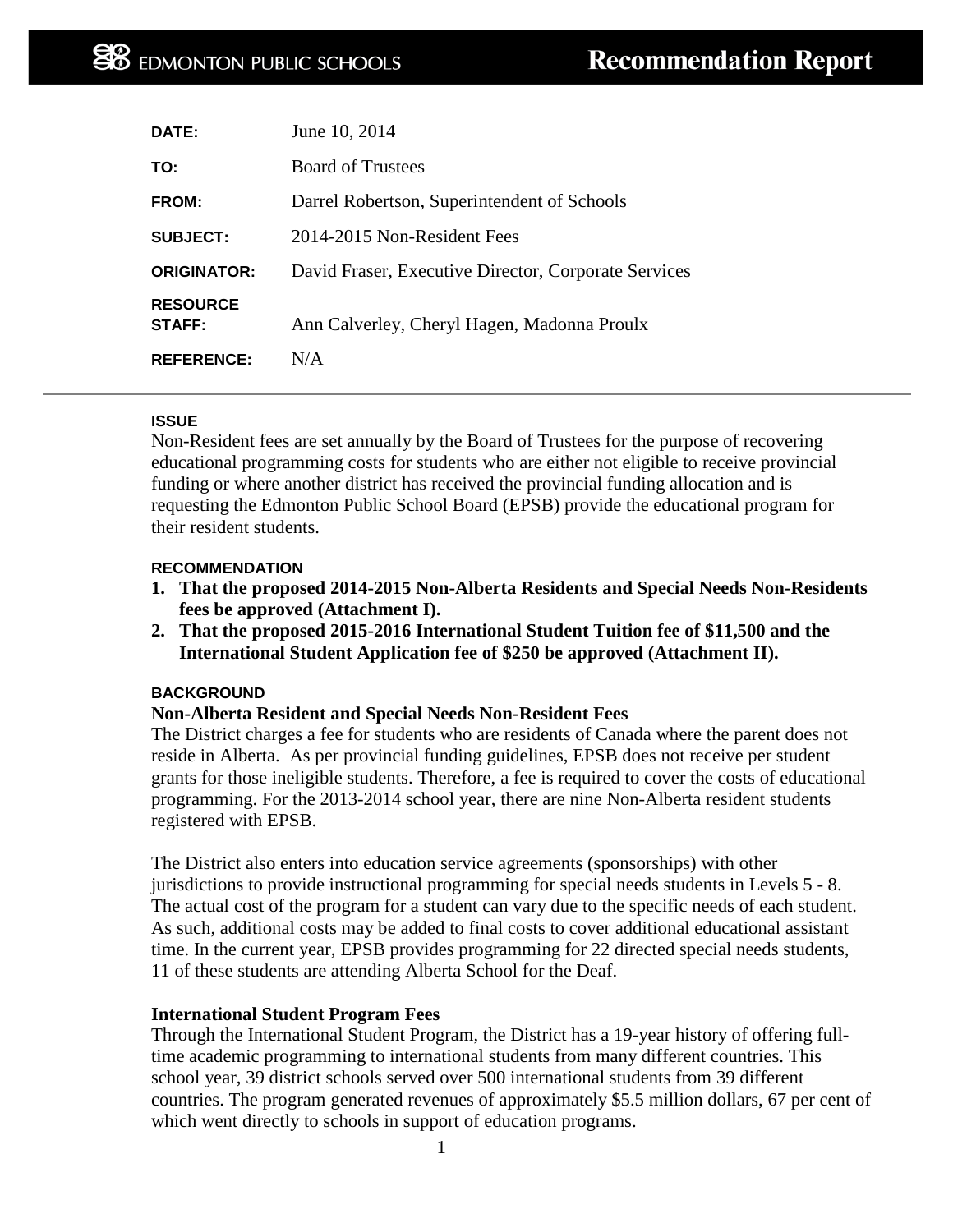International student fees are charged because the District cannot claim education grants for international students. Several factors are considered in determining the international student tuition fee, including the cost of senior high program with English Language Learning (ELL) instruction and support services, district operational costs including staff salaries and expenses associated with operating and managing the program, and the current market conditions for similar programs of this nature in Alberta and across Canada.

#### **RELATED FACTS**

- The *[Alberta School Act](http://www.qp.alberta.ca/documents/acts/s03.pdf)* Section 62 and the Alberta Education funding manual outline the general conditions for boards with respect to the process for the funding of students with special needs who are directed by the resident school jurisdiction to another school jurisdiction.
- All related funding is provided by Alberta Education to the resident school jurisdiction and payment for the student's program is the responsibility of the resident school jurisdiction.
- International student tuition fees are required to fund any students attending EPSB schools who are not Canadian residents *[\(Alberta School Act](http://www.qp.alberta.ca/documents/acts/s03.pdf)* Section 49)
- International student fees continue to be allocated in a manner that maximizes revenues to schools but, at the same time ensures sufficient financial resources to administer the program.

#### **CONSIDERATIONS & ANALYSIS**

Non-resident fees and special needs fees are reviewed annually based on the cost of programming and in context with changes in provincial grant rates.

Special needs non-resident fees are proposed to remain at 2013-2014 rates, which is consistent with no change in the 2014-2015 provincial base grant rates. In addition, there are no increases in support staff unit costs.

International student tuition and application fees are revisited each year and brought forward for the consideration of the Board of Trustees. This year, the Administration is recommending a modest increase in the international student tuition fee of \$500 (from \$11,000 to \$11,500), effective for the 2015-2016 school year. The Administration is further recommending that the current international student application fee of \$250 be maintained.

#### **NEXT STEPS**

Once approved, the rates will be communicated to district staff through the *Need to Know News.*

### **ATTACHMENTS & APPENDICES**

| <b>ATTACHMENT I</b> | 2014-2015 Proposed Non-Alberta Resident and Special Needs Non-        |
|---------------------|-----------------------------------------------------------------------|
|                     | Resident Fees                                                         |
| ATTACHMENT II       | 2015-2016 Proposed International Student Tuition and Application Fees |

CDH : ja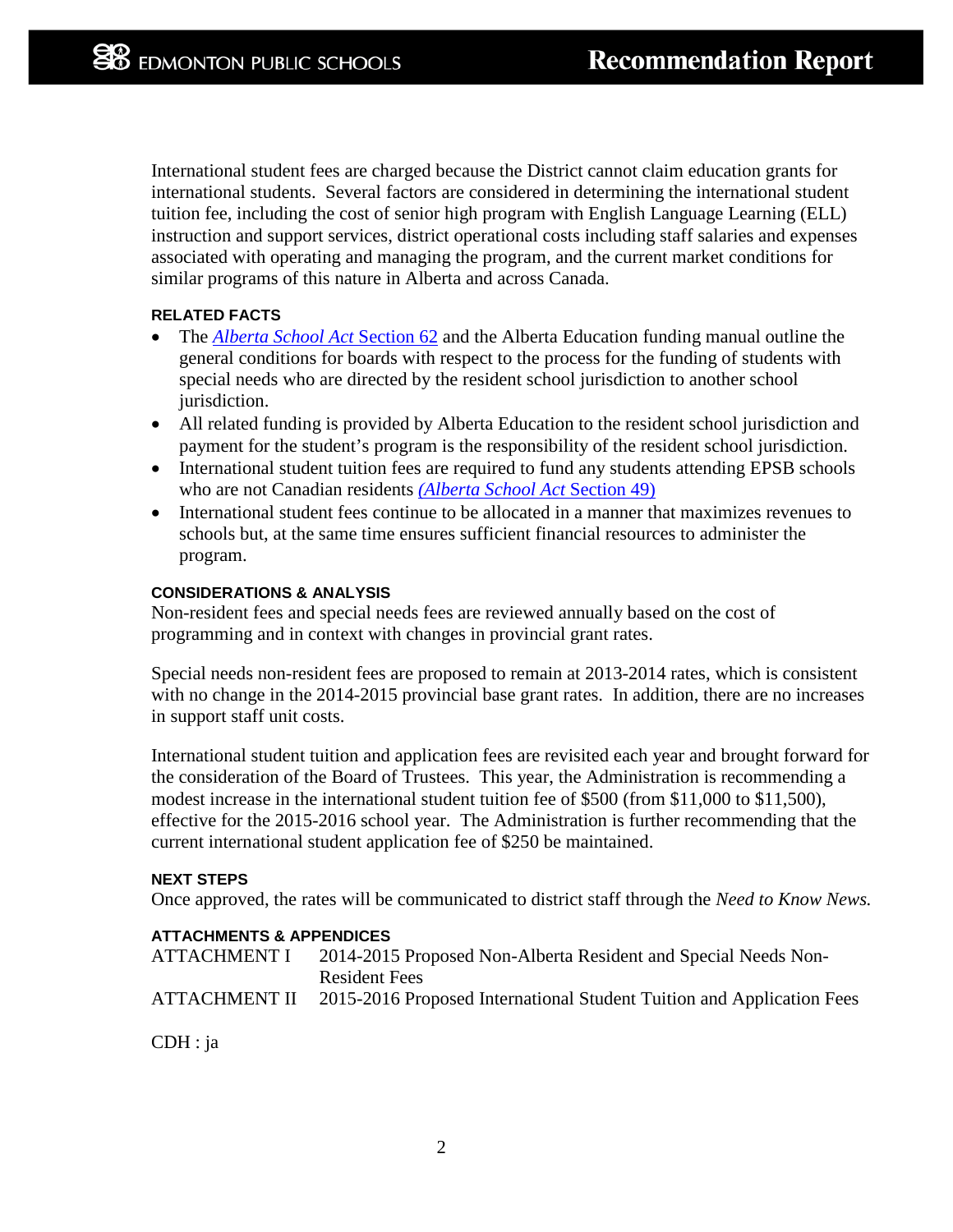# **EDMONTON PUBLIC SCHOOLS**

# **2014-2015 Proposed Non-Alberta Resident and Special Needs Non-Resident Fees**

| <b>Description</b>      |                                                                                                                                                                                                                                                                    | 2014-2015<br><b>Proposed</b><br>Fees | 2013-2014<br><b>Approved</b><br>Fees | <b>Variance</b><br>\$ | <b>Variance</b><br>$\frac{0}{0}$ |
|-------------------------|--------------------------------------------------------------------------------------------------------------------------------------------------------------------------------------------------------------------------------------------------------------------|--------------------------------------|--------------------------------------|-----------------------|----------------------------------|
|                         | NON-ALBERTA RESIDENT FEE                                                                                                                                                                                                                                           |                                      |                                      |                       |                                  |
|                         | Non-ELL Fee                                                                                                                                                                                                                                                        | \$7,112                              | \$7,112                              | \$0                   | 0%                               |
|                         | <b>ELL</b> Fee                                                                                                                                                                                                                                                     | \$8,290                              | \$8,290                              | \$0                   | 0%                               |
|                         | SPECIAL NEEDS NON-RESIDENT FEE                                                                                                                                                                                                                                     |                                      |                                      |                       |                                  |
| Level<br>5              | Communication, ELL Foreign Born<br>Refugee, Gifted & Talented Extensions,<br>Learning Disability, Literacy, Mild<br>Cognitive Disability, Moderate<br>Emotional/Behavioral, Hearing, Multiple,<br>Visual Disability, Non-verbal Learning<br>Disability, Strategies | \$13,277                             | \$13,277                             | \$0                   | 0%                               |
| Level<br>6              | Moderate Cognitive, Physical or Medical<br>Disability, or Pervasive Developmental<br>Disorder                                                                                                                                                                      | \$14,829                             | \$14,829                             | \$0                   | 0%                               |
| Level<br>$\overline{7}$ | Blindness, Deafness, ECS Severe Special<br>Needs (PUF), Severe Cognitive,<br>Emotional/Behavioral, Multiple, Physical<br>or Medical Disability, or Pervasive<br>Developmental Disorder                                                                             | \$25,842                             | \$25,842                             | \$0                   | 0%                               |
| Level<br>8              | Blindness, Deafness, Severe Cognitive,<br>Multiple, Physical or Medical Disability,<br>$\mathbb{R}$ 1 1 $\mathbb{R}$ 1                                                                                                                                             | \$36,215                             | \$36,215                             | \$0                   | 0%                               |

or Pervasive Developmental Disorder